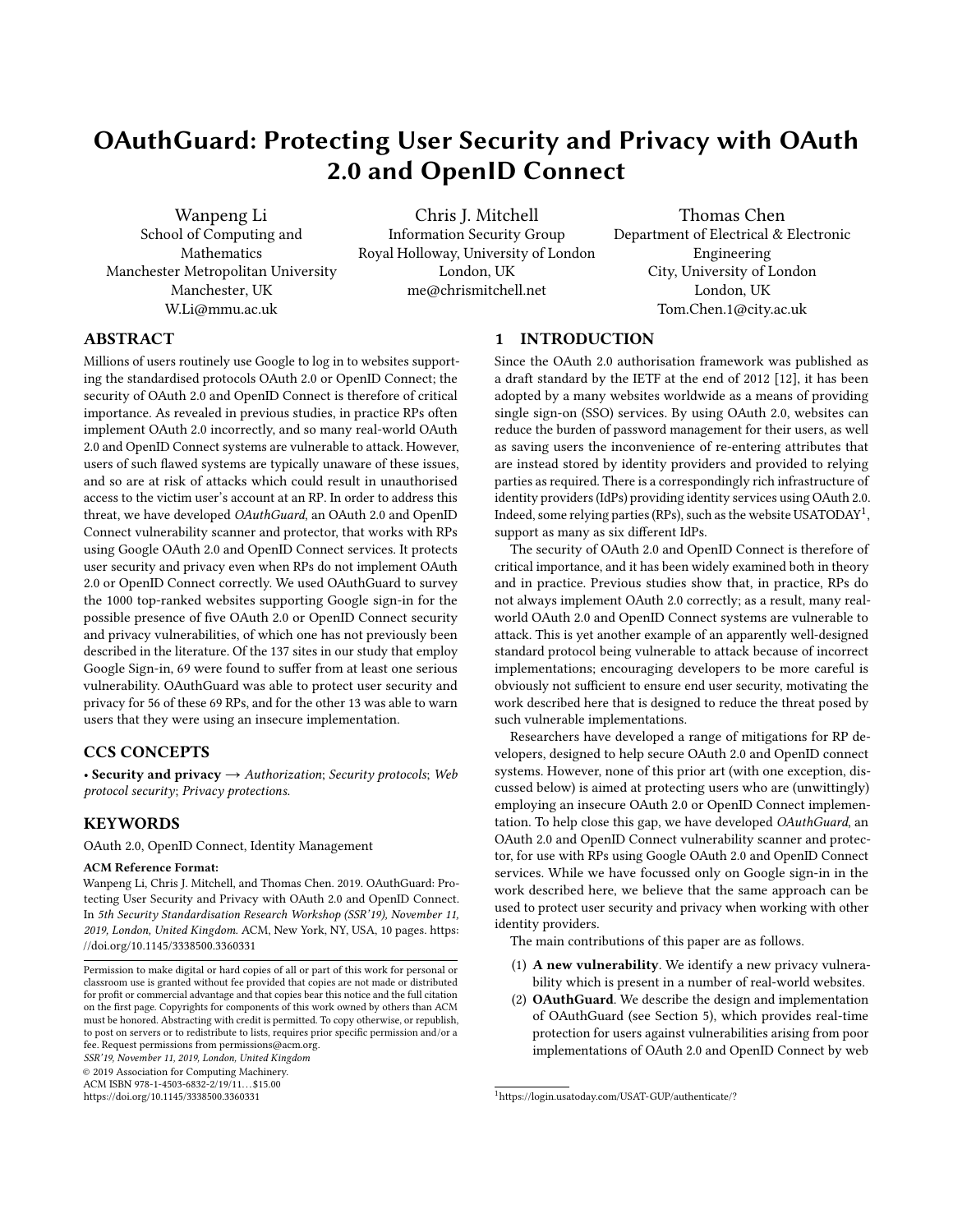sites (RPs) using the Google SSO service. Despite the ubiquity of these implementation vulnerabilities, this is the first practical help that has been offered to end users. We also outline how we addressed the challenges we faced in making the system work, including the trade-offs we made to ensure that OAuthGuard is compatible with all the RPs in our study.

(3) A large-scale study. We ran OAuthGuard on the top 1,000 websites from<majestic.com><sup>[2](#page-1-0)</sup> (Section [6\)](#page-6-0). Key results from the study include finding at least one vulnerability in 69 of the 137 RPs that use Google Sign-in (Section [6\)](#page-6-0). We further manually analysed the 109 RPs in the top 1,000 for which OAuthGuard did not detect a CSRF attack threat, and found that 25 of them are nevertheless vulnerable to a CSRF attack. Of the 69 RPs it found to be vulnerable, OAuthGuard is able to protect users against CSRF attacks for 48 of the 53 RPs (91%) which are vulnerable to such an attack; OAuth-Guard was also able to upgrade the protocol from HTTP to HTTPS for 8 of the 13 RPs (62%) that erroneously use HTTP to transfer their OAuth 2.0 response. OAuthGuard identified nine RPs that leak user tokens to third party websites, either unintentionally or intentionally, and in total blocked 75 http requests leaking user tokens for these nine RPs. Finally, OAuthGuard generated a warning to users for 13 RPs that are vulnerable to an impersonation attack.

The remainder of this paper is structured as follows. Section [2](#page-1-1) provides background on OAuth 2.0 and OpenID Connect. Section [3](#page-2-0) describes related work. In Section [4,](#page-3-0) we describe the five vulnerabilities that OAuthGuard can detect and mitigate, one of which was not previously known. Section [5](#page-4-0) specifies the infrastructure of OAuthGuard. In Section [6,](#page-6-0) we describe a case study on the Google sign-in security of 137 RPs, performed using OAuthGuard. Section [7](#page-6-1) discusses the limitations and deployment of OAuthGuard. Section [8](#page-8-1) concludes the paper.

## <span id="page-1-1"></span>2 BACKGROUND

#### 2.1 OAuth 2.0

The OAuth 2.0 specification [\[12\]](#page-8-0) describes a system that allows an application to access resources (typically personal information) protected by a resource server on behalf of the resource owner, through the consumption of an access token issued by an authorization server. In support of this system, the OAuth 2.0 architecture involves the following four roles (see Fig. [1\)](#page-1-2).

- (1) The Resource Owner is typically an end user.
- (2) The Client is a server which makes requests on behalf of the resource owner (the Client is the RP when OAuth 2.0 is used for SSO).
- (3) The Authorization Server generates access tokens for the client, after authenticating the resource owner and obtaining its authorization.
- (4) The Resource Server stores the protected resources and consumes access tokens provided by an authorization server (this entity and the Authorization Server jointly constitute the IdP when OAuth 2.0 is used for SSO).

Fig. [1](#page-1-2) summarises the OAuth 2.0 protocol. The client (1) sends an authorization request to the resource owner. In response, the resource owner generates an authorization grant (or authorization response) in the form of a code, and (2) sends it to the client. After receiving the authorization grant, the client initiates an access token request by authenticating itself to the authorization server and presenting the authorization grant, i.e. the code issued by the resource owner (3). The authorization server issues (4) an access token to the client after successfully authenticating the client and validating the authorization grant. The client makes a protected source request by presenting the access token to the resource server (5). Finally, the resource server sends (6) the protected resources to the client after validating the access token.

<span id="page-1-2"></span>

Figure 1: OAuth 2.0 Protocol Flow

The OAuth 2.0 framework defines four ways for RPs to obtain access tokens, namely Authorization Code Grant, Implicit Grant, Resource Owner Password, and Client Credentials Grant. In this paper we are only concerned with the Authorization Code Grant and Implicit Grant protocol flows. Note that, in the descriptions below, protocol parameters given in bold font are defined as required (i.e. mandatory) in the OAuth 2.0 Authorization Framework [\[12\]](#page-8-0).

## 2.2 OpenID Connect

OpenID Connect 1.0 [\[21\]](#page-8-2) builds an identity layer on top of the OAuth 2.0 protocol. The added functionality enables RPs to verify an end user identity by relying on an authentication process performed by an OpenID Provider (OP). In order to enable an RP to verify the identity of an end user, OpenID Connect adds a new type of token to OAuth 2.0, namely the id\_token. This complements the access token and code, which are already part of OAuth 2.0. An id\_token contains claims about the authentication of an end user by an OP, together with any other claims requested by the RP. OpenID Connect supports three authentication flows [\[21\]](#page-8-2), i.e. ways in which the system can operate, namely Hybrid Flow, Authorization Code Flow and Implicit Flow.

## <span id="page-1-3"></span>2.3 OAuth 2.0 used for SSO

In order to use OAuth 2.0 as the basis of an SSO system: the resource server and authorization server together play the IdP role; the client plays the role of the RP; and the resource owner corresponds to the

<span id="page-1-0"></span><sup>2</sup><https://majestic.com/reports/majestic-million>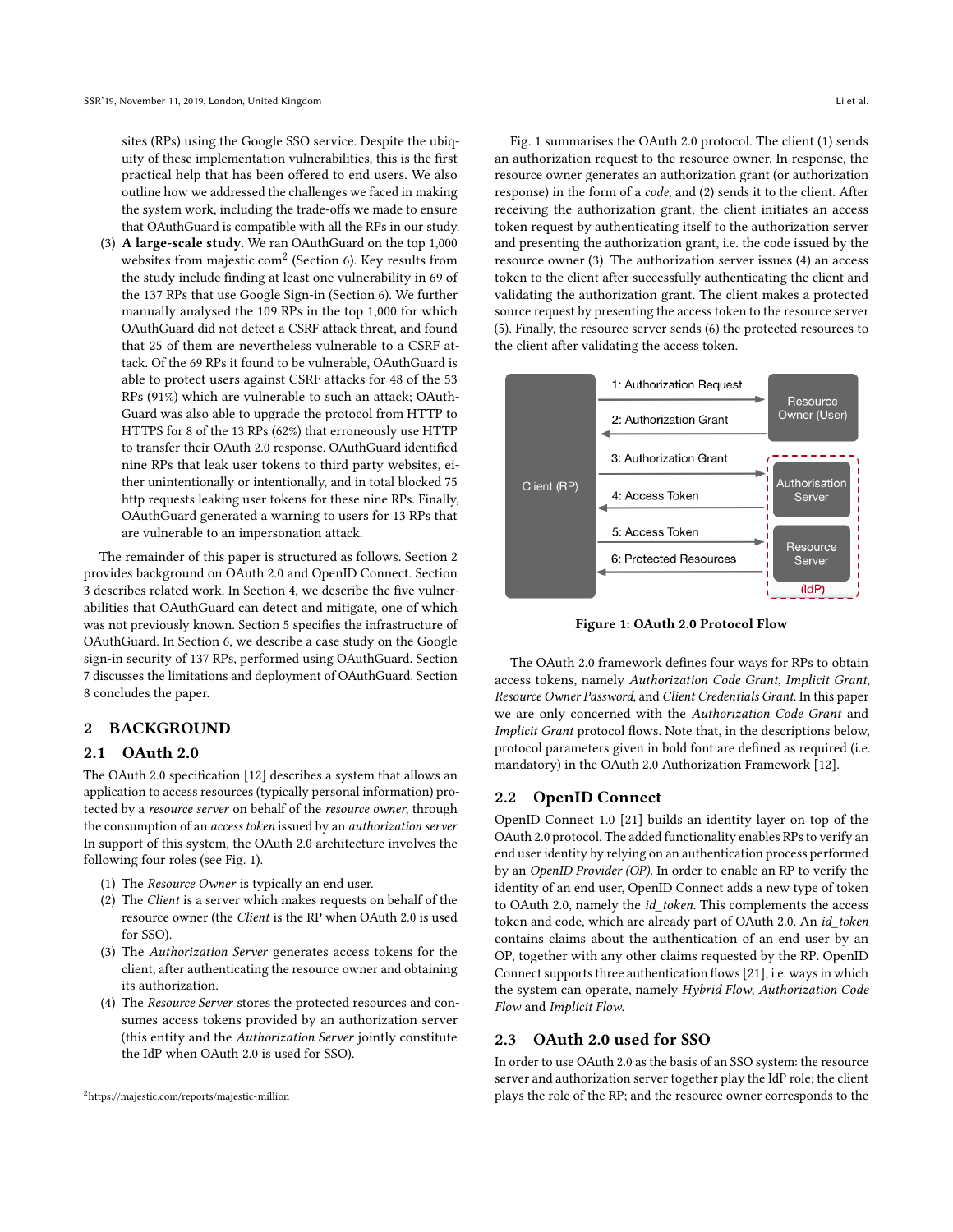user. OAuth 2.0 and OpenID Connect SSO systems build on user agent (UA) redirections, where a user (U) wishes to access services protected by the RP which consumes the access token generated by the IdP. The UA is typically a web browser. The IdP provides ways to authenticate the user, asks the user to grant permission for the RP to access the user's attributes, and generates an access token on behalf of the user. After receiving the access token, the RP can access the user's attributes using the API provided by the IdP.

<span id="page-2-1"></span>2.3.1 RP Registration. The RP must register with the IdP before it can use OAuth 2.0, during which the IdP gathers security-critical information about the RP, including the RP's redirect URI (redirect\_uri), i.e. the URI to which the UA is redirected after the IdP has generated the authorization response and sent it to the RP via the UA (for convenience, we also refer to the redirect URI as the Google sign-in endpoint). During registration, the IdP issues the RP with a unique identifier (client\_id) and, optionally, a secret (client\_secret). If defined, client\_secret is used by the IdP to authenticate the RP in the Authorization Code Grant flow.

<span id="page-2-2"></span>2.3.2 Authorization Code Grant. The OAuth 2.0 Authorization Code Grant is very similar to the OpenID Connect Authorization Code Flow; for simplicity, we only give the description of the OAuth 2.0 Authorization Code Grant. It relies on information established during the registration process, as described in Section [2.3.1.](#page-2-1) The protocol proceeds as follows.

- (1) U  $\rightarrow$  RP: The user clicks a login button on the RP website, as displayed by the UA, which causes the UA to send an HTTP request to the RP.
- (2)  $RP \rightarrow UA$ : The RP produces an OAuth 2.0 authorization request and sends it back to the UA. The authorization request includes *client\_id*, the identifier for the client which the RP registered with the IdP previously; response\_type=code, indicating that the Authorization Code Grant method is requested; redirect\_uri, the URI to which the IdP will redirect the UA after access has been granted; state, an opaque value used by the RP to maintain state between the request and the callback (step 6 below); and scope, the scope of the requested permission.
- (3) UA  $\rightarrow$  IdP: The UA redirects the request received in step 2 to the IdP.
- (4) IdP  $\rightarrow$  UA: The IdP first compares the value of *redirect\_uri* it received in step 3 (embedded in the authorization request) with the registered value; if the comparison fails, the process terminates. If the user has already been authenticated by the IdP, then the next step is skipped. If not, the IdP returns a login form which is used to collect the user authentication information.
- (5) U  $\rightarrow$  UA  $\rightarrow$  IdP: The user completes the login form and grants permission for the RP to access the attributes stored by the IdP.
- (6) IdP  $\rightarrow$  UA  $\rightarrow$  RP: After (if necessary) using the information provided in the login form to authenticate the user, the IdP generates an authorization response and redirects the UA back to the RP. The authorization response contains code, the authorization code (representing the authorization grant) generated by the IdP; and state, the value sent in step 2.
- The request includes grant\_type=authorization\_code, client\_id, client\_secret (if the RP has been issued one), code (generated in step 6), and the *redirect* uri.
- (8) IdP  $\rightarrow$  RP: The IdP checks *client id*, *client secret* (if present), code and redirect\_uri and, if the checks succeed, responds to the RP with access\_token.
- (9)  $RP \rightarrow IdP$ : The RP passes access\_token to the IdP via a defined API to request the user attributes.
- (10) IdP  $\rightarrow$  RP: The IdP checks *access* token (how this works is not specified in the OAuth 2.0 specification) and, if satisfied, sends the requested user attributes to the RP.

<span id="page-2-3"></span>2.3.3 Implicit Grant. The OAuth 2.0 Implicit Grant is very similar to the OpenID Connect Implicit Flow and Hybrid Flow; for simplicity, we only give the description of the OAuth 2.0 Implicit Grant. This flow has a similar sequence of steps to Authorization Code Grant. We specify below only those steps where the Implicit Grant flow differs from the Authorization Code Grant flow.

- 2.  $RP \rightarrow UA$ : The RP produces an OAuth 2.0 authorization request and sends it back to the UA. The authorization request includes *client\_id*, the identifier for the client which the RP registered with the IdP previously; response\_type=token, indicating that the Implicit Grant is requested; redirect\_uri, the URI to which the IdP will redirect the UA after access has been granted; state, an opaque value used by the RP to maintain state between the request and the callback (step 6 below); and scope, the scope of the requested permission.
- 6. IdP  $\rightarrow$  UA  $\rightarrow$  RP: After (if necessary) using the information provided in the login form to authenticate the user, the IdP generates an access token and redirects the UA back to the RP using the value of *redirect\_uri* provided in step 2. The access token is appended to *redirect* uri as a URI fragment (i.e. as a suffix to the URI following a # symbol).

As URI fragments are not sent in HTTP requests, the access token is not immediately transferred when the UA is redirected to the RP. Instead, the RP returns a web page (typically an HTML document with an embedded script) capable of accessing the full redirection URI, including the fragment retained by the UA, and extracting the access token (and other parameters) contained in the fragment; the retrieved access token is returned to the RP. The RP can now use this access token to retrieve data stored at the IdP.

## <span id="page-2-0"></span>3 ANALYSING THE SECURITY OF OAUTH 2.0

OAuth 2.0 has been analysed using formal methods. Pai et al. [\[20\]](#page-8-3) confirmed a security issue described in the OAuth 2.0 Threat Model [\[19\]](#page-8-4) using the Alloy Framework [\[13\]](#page-8-5). Chari et al. analysed OAuth 2.0 in the Universal Composability Security framework [\[6\]](#page-8-6) and showed that OAuth 2.0 is secure if all the communications links are SSL-protected. Frostig and Slack [\[23\]](#page-8-7) discovered a cross-site request forgery attack in the Implicit Grant flow of OAuth 2.0, using the Murphi framework [\[8\]](#page-8-8). Bansal et al. [\[1\]](#page-8-9) analysed the security of OAuth 2.0 using the WebSpi [\[2\]](#page-8-10) and ProVerif models [\[4\]](#page-8-11). Fett et al. [\[10\]](#page-8-12) performed a formal security analysis of OpenID Connect. However, all this work is based on abstract models, and so delicate implementation details are ignored.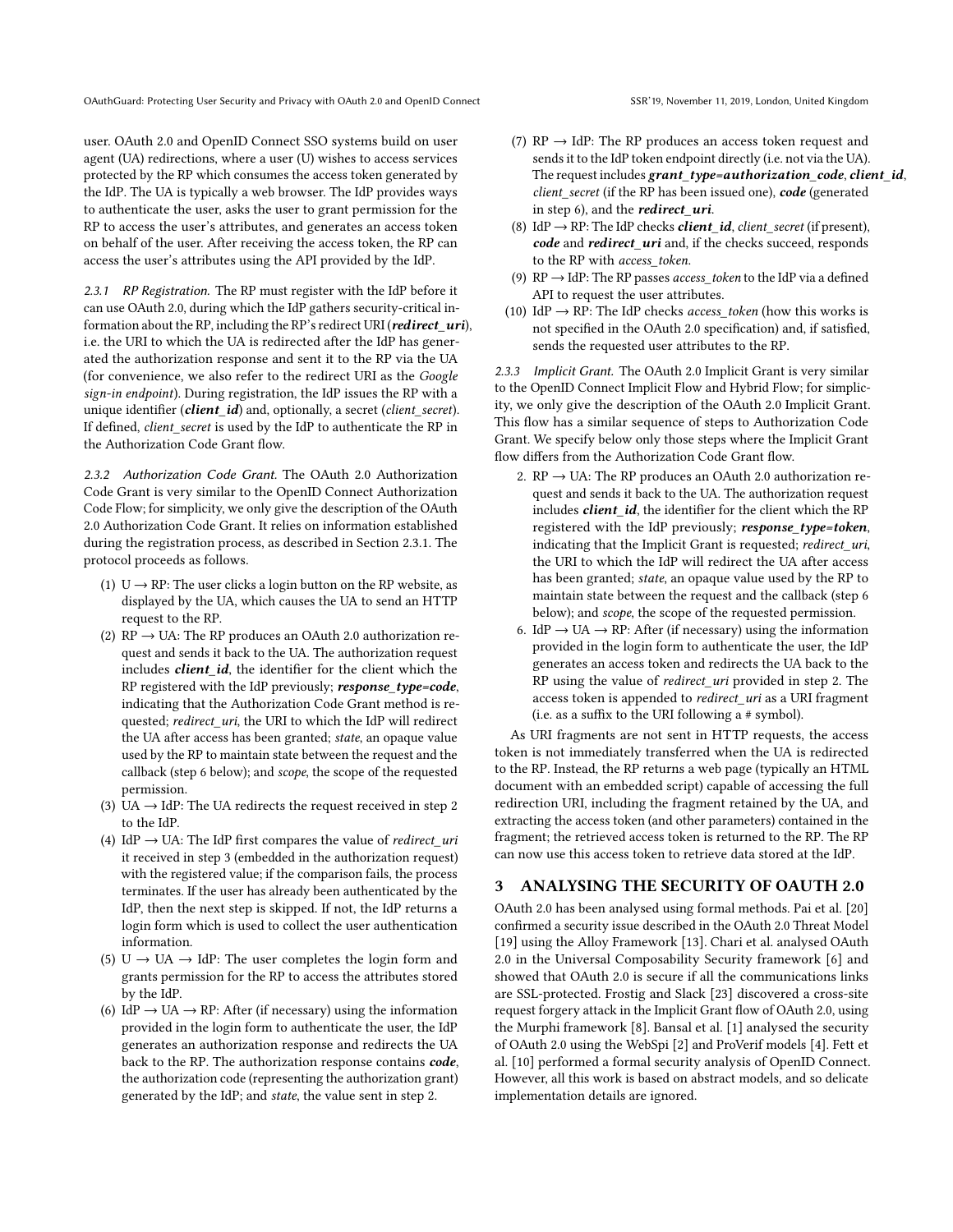The security properties of real-world OAuth 2.0 implementations have also been examined. Wang et al. [\[25\]](#page-8-13) examined deployed SSO systems, focusing on a logic flaw present in many such systems, including OpenID. In parallel, Sun and Beznosov [\[24\]](#page-8-14) also studied deployed OAuth 2.0 systems. Later, Li and Mitchell [\[14\]](#page-8-15) examined the security of deployed OAuth 2.0 systems providing services in Chinese. In parallel, Zhou and Evans [\[28\]](#page-8-16) conducted a large scale study of the security of Facebook's OAuth 2.0 implementation. Chen et al. [\[7\]](#page-8-17), and Shehab and Mohsen [\[22\]](#page-8-18) have looked at the security of OAuth 2.0 implementations on mobile platforms. Li and Mitchell [\[15\]](#page-8-19) conducted an empirical study of the security of the OpenID Connect-based SSO service provided by Google.

Fett et al. [\[9\]](#page-8-20) proposed an IdP Mix-Up attack against RPs that support multiple IdPs. In their attack, a network attack is needed to modify the http or https messages generated by the RP in step 1 (see Section [2.3.2\)](#page-2-2). Li and Mitchell [\[16\]](#page-8-21) argued that the IdP Mix-Up attack would not be a genuine threat to the security of OAuth 2.0 if IdP implementations were strictly following the standard. Li and Mitchell [\[18\]](#page-8-22) proposed a Partial Redirection URI Manipulation attack against RPs that support multiple IdPs. A 2016 study conducted by Yang et al. [\[27\]](#page-8-23) revealed that 61% of 405 websites using OAuth 2.0 (chosen from the 500 top-ranked US and Chinese websites) did not implement CSRF countermeasures; even worse, for those RPs which support the state parameter, 55% of them are still vulnerable to CSRF attacks because of misuse/mishandling of the state parameter. They also disclosed four scenarios where the state parameter can be misused by RP developers. Most recently, Yang, Lau and Shi [\[26\]](#page-8-24) conducted a large scale study of Android OAuth 2.0-based SSO systems. They found three previously unknown security flaws among first-tier identity providers and a large number of popular third party apps.

These practical studies suggest that in practice many real-world OAuth 2.0 and OpenID Connect systems contain security vulnerabilities, often because of implementation errors made by RP developers. In some cases these errors result from a lack of clear guidance from IdPs. Regardless of the causes, these vulnerabilities pose a significant threat to end users, and addressing this threat has motivated the work described in this paper.

In recent work conducted in parallel to that described here<sup>[3](#page-3-1)</sup>, Calzavara et al. [\[5\]](#page-8-25) proposed WPSE, a web browser security monitor for OAuth 2.0. OAuthGuard and WPSE have some similar functionalities, e.g. being able to detect some common OAuth 2.0 attacks and provide mitigations for the user (see Table [1\)](#page-7-0). One major advantage of OAuthGuard is that it is able to detect and provide protections for five common vulnerabilities for users, whereas WPSE can only detect three. A more detailed comparison of OAuthGuard with WPSE is provided in Section [7.](#page-6-1)

## <span id="page-3-0"></span>4 VULNERABILITIES

The design of OAuthGuard was motivated by the work of Li and Mitchell [\[15\]](#page-8-19) and Yang et al. [\[27\]](#page-8-23). They examined the security of real-world OAuth 2.0 and OpenID Connect implementations and identified a range of vulnerabilities; they also proposed mitigations designed to enable RPs to make their OAuth 2.0 and OpenID connect

systems secure. However, none of these mitigations help protect users who are employing an insecure OAuth 2.0 or OpenID Connect implementation. OAuthGuard is intended to help meet this need.

OAuthGuard can detect five classes of OAuth 2.0 or OpenID Connect vulnerabilities — four of these vulnerabilities have previously been discussed (see, for example, Li and Mitchell, [\[15\]](#page-8-19)) — the only vulnerability not previously discussed is the 'privacy leak' issue, i.e. the fifth in the list below. Impersonation attacks only apply to the Implicit Grant flow, as described in Section [2.3.3;](#page-2-3) the other four attacks affect both flows, as defined in Section [2.3.](#page-1-3)

• CSRF Attack Threat Detection. CSRF attacks against the OAuth 2.0 *redirect* uri [\[19\]](#page-8-4) can allow an attacker to obtain authorization to access OAuth-protected resources without the consent of the user. Such an attack is possible for both the Authorization Code Grant Flow and the Implicit Grant Flow.

One possible CSRF attack involves an attacker engaging with the target RP using its own device, and acquiring a code, access token or id token for the attacker's own resources. The attacker then aborts the redirect flow back to the RP, and, by means of a CSRF, instead causes the victim user to send the (attacker's) redirect flow back to the target RP. The target RP receives the redirect, fetches the (attacker's) attributes from the IdP, and associates the victim user's RP session with the attacker's resources accessed using the tokens. The victim user then accesses resources on behalf of the attacker. The impact of such an attack depends on the resources accessed. For example, the user might upload private data to the RP, thinking it is uploading information to its own profile, and this data will subsequently be available to the attacker. Alternatively, as described by Li and Mitchell [\[14\]](#page-8-15), an attacker can use a CSRF attack to control a victim user's RP account without knowing the user's username and password.

A 2016 study conducted by Yang et al. [\[27\]](#page-8-23) revealed that 61% of 405 websites using OAuth 2.0 (chosen from the 500 top-ranked US and Chinese websites) did not implement the 'standard' CSRF countermeasures, notably including use of the state parameter; even worse, of those RPs which did support the state parameter, 55% were still vulnerable to CSRF attacks because of incorrect use of this parameter. They also described four scenarios in which the state parameter can be misused by RP developers. Given these variations in incorrect implementations, it is difficult to devise a universally applicable method to automatically detect a CSRF attack threat. As discussed in greater detail in the next section, the technique OAuthGuard uses to detect this threat is simply to check whether a *state* parameter is present in an OAuth 2.0 response. If no such parameter is present, then OAuth-Guard reports that the RP is vulnerable to a CSRF attack. Thus OAuthGuard is not able to detect all RPs that are vulnerable to CSRF attacks, e.g. arising from incorrect use of the parameter.

• Impersonation attacks. This vulnerability stems from confusion about authentication and authorization. In OAuth 2.0, an access\_token is intended for authorization purposes, and it is not tied to any specific RP. As the access\_token is a bearer

<span id="page-3-1"></span> $3$ The source code of OAuthGuard<sup>[4](#page-0-1)</sup> was first made available at<github.com> in February 2018.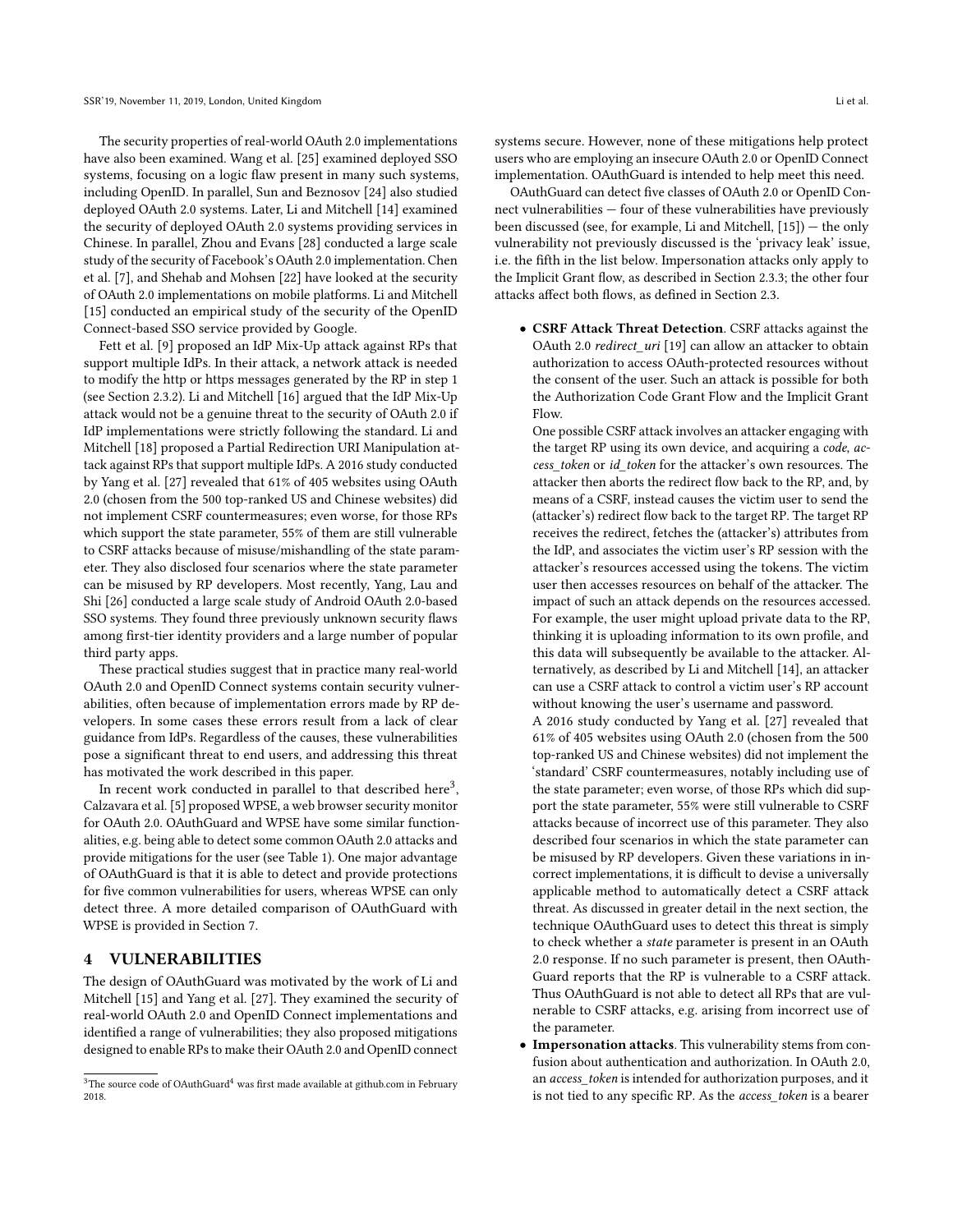token, it can be used by any RP that gains access to it. If an RP submits only an access\_token to their Google sign-in endpoint, a malicious RP can submit a victim user's access\_token, issued to the malicious RP by Google, to the RP's Google sign-in endpoint. The RP can use this access\_token to get victim user information from Google, and then get full access to the victim user's account at the RP.

- Authorization Flow Misuse. As described in Section [2,](#page-1-1) OAuth 2.0 has four authorization flows and OpenID Connect has three authentication flows. RP developers must choose an appropriate flow and implement the OAuth 2.0 or OpenID Connect protocol correctly. According to the OAuth 2.0 and OpenID Connect standards, only a code should be submitted back to the RP's Google sign-in endpoint as evidence that the user has been authenticated. However, in reality, many RPs submit a combination of code, access token and id token back to their Google sign-in endpoint. As discussed by Li and Mitchell [\[15\]](#page-8-19), this can lead to serious vulnerabilities.
- Unsafe Token Transfers. The main purpose of OAuth 2.0 and OpenID Connect is to allow an RP to access user information stored at an IdP without giving the RP the user's credentials for the IdP. This is achieved using a code, access\_token or id\_token. These tokens are vitally important, and hence they need to be protected when transferred between the RP and Google (e.g. using HTTPS). However, as has been discussed by Li and Mitchell [\[15\]](#page-8-19), many RPs do not use HTTPS to protect the Google sign-in data transfers.
- Privacy Leaks. When a user uses the Google service to authenticate to an RP website, the user's code, access token or id\_token, retrieved by the RP from Google, should not be revealed to any other parties. We consider two cases where such a token may be revealed to a third party, which we refer to as a privacy leak; we further distinguish between intentional privacy leaks and referer (unintentional) privacy leaks, depending on whether the RP is aware of the leak or not. An unintentional privacy leak might occur when an RP includes third party content in its Google sign-in endpoint; an intentional privacy leak occurs when an RP deliberately sends user tokens to a third party.

## <span id="page-4-0"></span>5 OAUTHGUARD

OAuthGuard, a JavaScript Chrome browser extension, which is freely available via the Chrome web store<sup>[5](#page-4-1)</sup>, contains three main components: the OAuth 2.0 Detector, the Vulnerability Analyser, and the Vulnerability Protector (see Fig. [2\)](#page-5-0). The OAuth 2.0 Detector monitors every HTTP request and extracts the OAuth 2.0 request or response metadata (see Listing [1](#page-8-26) in Appendix) if the request is an OAuth 2.0 request or response. The Vulnerability Analyser analyses the OAuth 2.0 request and response reported by the OAuth 2.0 Detector, with the goal of identifying the possible vulnerabilities described in Section [4.](#page-3-0) Once a vulnerability has been detected by the Vulnerability Analyser, the Vulnerability Protector is triggered and appropriate mitigations are executed.

#### <span id="page-4-2"></span>5.1 Vulnerability Mitigation

OAuthGuard protects against all five of the vulnerabilities in Section [4.](#page-3-0) We next describe how OAuthGuard mitigates these vulnerabilities.

• CSRF Attack Protection. OAuthGuard is designed to mitigate CSRF attacks even if the RP does not implement any countermeasures against such attacks (e.g. if it does not include a state parameter in the authorization response). To achieve this, OAuthGuard uses the CSRF countermeasures recently proposed by Li and Mitchell [\[17\]](#page-8-27). The idea is that, when used correctly, the referer header of the OAuth 2.0 response should point to either the RP domain or the IdP domain; this can be used to detect CSRF attacks. However, one limitation of this approach is that, if the redirect\_uri of the RP uses HTTP, the referer header will be suppressed by the user agent [\[11\]](#page-8-28) (i.e. the necessary domain information will be removed). Thus, OAuthGuard can only be used to mitigate CSRF attacks for RPs that use HTTPS to transfer their OAuth 2.0 response.

To implement this mitigation, OAuthGuard first checks to see whether HTTPS has been used to transfer the OAuth 2.0 response; if not, it simply ignores the OAuth 2.0 response for compatibility reasons (so as not to block RPs using HTTP to transfer their OAuth 2.0 response). That is, OAuthGuard accepts all requests for RPs that use HTTP to deliver their OAuth 2.0 response. Otherwise, i.e. if HTTPS is used, it checks whether the HTTP referer header of the OAuth 2.0 response points to either the Google domain or the RP's domain; if not then OAuthGuard knows it is a CSRF attack against the RP's Google sign-in endpoint, drops the message, and notifies the user that it has blocked a CSRF attack attempt.

This technique works with most RPs, although a few RPs use a proxy service (e.g. gigya) to implement support for Google sign-in, or use a domain other than the domain registered with Google as their Google sign-in endpoint. We whitelisted these RP domains so that, in such cases, OAuthGuard will not block the OAuth 2.0 response. In summary, OAuthGuard implements strict Referer validation [\[3\]](#page-8-29) to protect against CSRF attacks for RPs that use HTTPS to deliver their OAuth 2.0 response; that is, OAuthGuard blocks all HTTPS requests whose Referer header has an incorrect value (e.g. an empty referer header).

- Impersonation Attack Warning. OAuthGuard is able to discover the RP's Google sign-in endpoint, and can also extract all three types of token from an OAuth 2.0 Response HTTP message. If only an access\_token is submitted to the PR's Google sign-in endpoint, then OAuthGuard notifies the user that the RP's website might be vulnerable to an impersonation attack, and that the user is recommended to stop using Google sign-in with that RP.
- Authorization Flow Misuse Warning. OAuthGuard is able to detect an Authorization Flow Misuse vulnerability, as described in Section [4.](#page-3-0) However, it cannot determine which token is used by the RP to authenticate the user. As a result,

<span id="page-4-1"></span><sup>5</sup>[https://chrome.google.com/webstore/detail/oauthguard/](https://chrome.google.com/webstore/detail/oauthguard/phamalogfapdjegegmghgcihhpabocfn) [phamalogfapdjegegmghgcihhpabocfn](https://chrome.google.com/webstore/detail/oauthguard/phamalogfapdjegegmghgcihhpabocfn)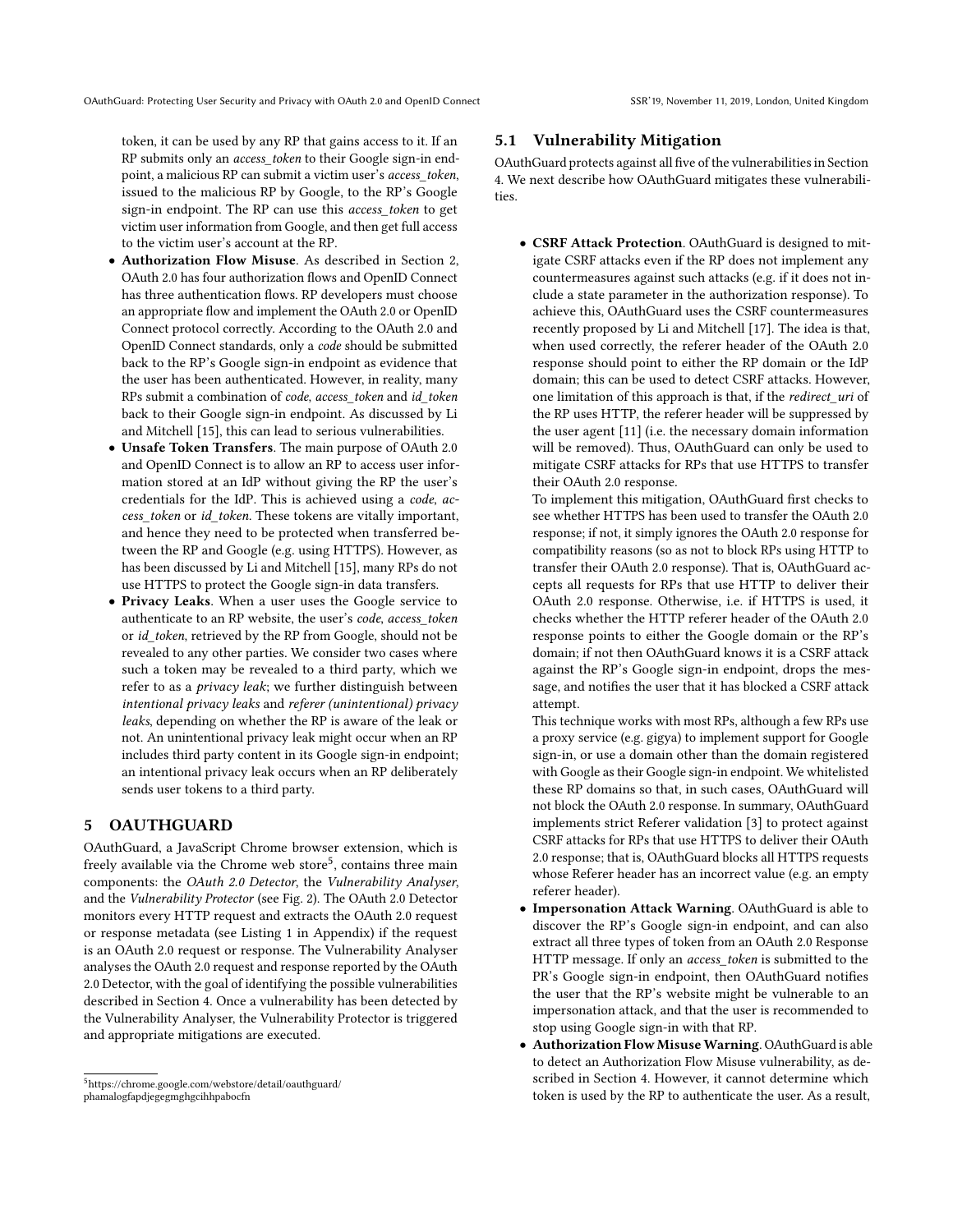OAuthGuard does not implement any active mitigations, but simply generates a warning message to the user.

- Unsafe Token Transfer Protection. OAuthGuard is able to extract the protocol message used to transfer an OAuth 2.0 response. If HTTP is used, OAuthGuard attempts to redirect the response using HTTPS before the response leaves the user's browser. Of course, this measure only works if HTTPS is available at the RP.
- Privacy Leak Protection. As discussed in Section [4,](#page-3-0) if either of the two types of privacy leak is detected, OAuth-Guard blocks the transfers and notifies the users that it has blocked an attempted privacy leak. Another possible mitigation would be to remove the tokens from the referer header instead of blocking the entire request. We chose to block the request because we want to discourage users from using the Google sign-in service for an RP that leaks user data to a third party.

<span id="page-5-0"></span>

Figure 2: OAuthGuard Components

#### 5.2 OAuth 2.0 Detector

Figure [3](#page-5-1) shows the workflow of the OAuth 2.0 Detector. The OAuth Detector first examines every received HTTP request to check whether it is an OAuth 2.0 request; this involves scanning the url of the request for the keywords *oauth* and *redirect* uri. If both keywords are present, the HTTP request is deemed to be an OAuth 2.0 request; the OAuth 2.0 Detector then extracts the OAuth 2.0 request metadata (see Listing [1](#page-8-26) in Appendix) from the HTTP re-quest and saves this metadata to the extension's localStorage<sup>[6](#page-5-2)</sup> using RPDomain as key.

Otherwise, i.e. if these keywords are not both present, the OAuth 2.0 Detector scans the HTTP request for a code, access\_token or id\_token; if one of these tokens is identified, the HTTP request is deemed to be an OAuth 2.0 response. In this case the OAuth 2.0 Detector extracts the OAuth 2.0 response metadata from the HTTP request and saves it to localStorage using RPDomain as key.

#### 5.3 Vulnerability Analyser

Figure [4](#page-5-3) shows the workflow of the Vulnerability Analyser. Whenever an OAuth 2.0 response it reported by the OAuth 2.0 Detector, the Vulnerability Analyser is triggered. It first retrieves the OAuth 2.0 request (if any) using the RPDomain from the OAuth 2.0 response.

<span id="page-5-1"></span>

Figure 3: OAuthGuard OAuth 2.0 Detector Overview

- If no OAuth 2.0 request is retrieved, then the OAuth 2.0 response might be from an RP that is either using a proxy service (e.g. gigya) to implement Google sign-in, or a domain other than the domain registered with Google as its Google sign-in endpoint. Such RPs and proxy services are whitelisted in OAuthGuard. If neither of these two cases applies, i.e. the domain is not in the whitelist, the OAuth 2.0 response is deemed to be an intentional privacy leak.
- If an OAuth 2.0 request is retrieved, the Vulnerability Analyser uses the OAuth 2.0 request and response to identify possible vulnerabilities as follows.
- (1) Detection of CSRF Threats. If a state parameter is not present in an OAuth 2.0 response, then OAuthGuard reports that the RP is vulnerable to a CSRF attack.
- (2) Detection of an Impersonation attack. If only an access\_token is detected in the OAuth 2.0 response, OAuth-Gard reports a possible Impersonation attack.
- (3) Detection of Authorization Flow Misuse. If a combination of code, access token and id token is detected in the OAuth 2.0 response, OAuthGuard reports an Authorization Flow Misuse.
- (4) Detection of Unsafe Token Transfer. OAuthGuard checks whether the RP is using HTTP or HTTPS to transfer the OAuth 2.0 response. If HTTP is detected, it reports an Unsafe Token Transfer threat.
- (5) Detection of Privacy Leaks. OAuthGuard uses a specific Referer Leakage Detection module to detect Unintentional Privacy Leak vulnerabilities. This module first looks for a code, access token or id token in a referer header (if present in an HTTP request). If any of these tokens are identified, the module extracts the domains of the referer header and the HTTP request, and checks whether they are the same. If not, it reports that an Unintentional Privacy Leak vulnerability has been detected.

<span id="page-5-3"></span>

Figure 4: OAuthGuard Vulnerability Analyser Overview

<span id="page-5-2"></span><sup>6</sup>[https://developer.mozilla.org/en-US/docs/Web/API/Web\\_Storage\\_API#localStorage](https://developer.mozilla.org/en-US/docs/Web/API/Web_Storage_API#localStorage)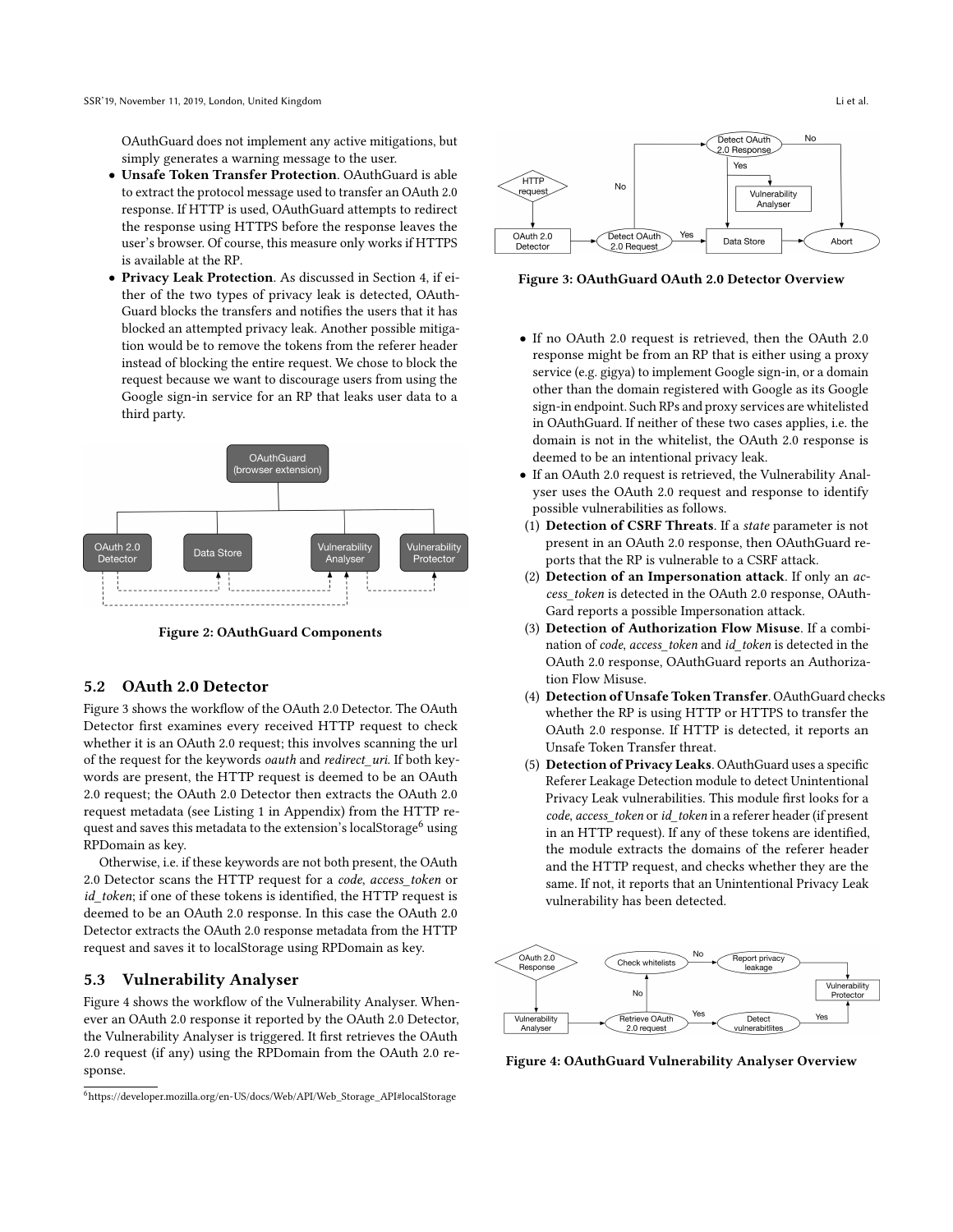OAuthGuard: Protecting User Security and Privacy with OAuth 2.0 and OpenID Connect SSR'19, November 11, 2019, London, United Kingdom

## 5.4 Vulnerability Protector

Depending on which type of vulnerability has been reported by the Vulnerability Analyser, the Vulnerability Protector executes the following actions:

- it blocks an HTTP request if a Privacy Leak vulnerability is detected;
- it tries to redirect an OAuth 2.0 response using HTTPS if an Unsafe Token Transfer vulnerability is detected;
- it warns the user if the RP is vulnerable to an Impersonation attack;
- it blocks an OAuth 2.0 response if a CSRF attack is detected.

#### <span id="page-6-0"></span>6 A CASE STUDY

We used OAuthGuard to help understand the degree to which RPs using the Google OAuth service are vulnerable to known threats. This involved manually running OAuthGuard against the top-ranked 1,000 websites from majestic.com $^7$  $^7$  as of 12 December 2017. 137 of these 1,000 websites support Google sign-in. We used a Macbook Pro (late 2013) running macOS High Sierra 10.13.1 and Chrome browser version 63.0.3239.132.

As discussed earlier, OAuthGuard detects CSRF attack threats by checking whether a state parameter is present in an OAuth 2.0 response. To supplement the automated threat detection, we also manually looked through all the RPs for which a CSRF threat was not reported by OAuthGuard to discover whether these RPs are actually vulnerable to a CSRF attack. While OAuthGuard reported CSRF attack threats for 28 of the 137 RPs, we manually identified a further 25 that are vulnerable to CSRF attacks.

Figure [5](#page-6-3) divides the 1,000 sites we examined into groups of 100 (starting with those ranked highest), and for each group of 100 indicates (a) the percentage supporting Google SSO, and (b) of those that do support Google SSO which were found to possess at least one vulnerability. The graph suggests that the more popular sites are a little more likely to support Google sign-in and also slightly more likely to possess implementation vulnerabilities. Whilst the former result is not surprising, the latter is somewhat alarming, since one might expect popular sites to have more resources to devote to ensuring site security.

Unsurprisingly, we got similar results to those of the 2016 Yang et al. study [\[27\]](#page-8-23). We can summarise our findings as follows (noting that in each case they apply to the 137 RPs that support Google SSO).

- 53 RPs (39%) are vulnerable to a CSRF attack against their OAuth 2.0 redirect\_uri endpoint;
- 21 RPs (15%) misuse authorization flows, of which 13 are vulnerable to an impersonation attack;
- 9 RPs leak tokens though referer headers; of these, two explicitly send user tokens to third party websites;
- 13 RPs did not implement https to protect the transfer of user tokens.
- A total of 69 RPs (50%) possessed at least one vulnerability of the types discussed in Section [4.](#page-3-0)

To illustrate the potential risks in real-world websites, we next give an example of vulnerabilities detected by OAuthGuard. Ranked

<span id="page-6-3"></span>Supporting Google sign-in Vulnerable to at least one vulnerability 22% 17% 11%  $6%$ 

Figure 5: Google Sign-in integration results by site rank

500

600

Site Rank

700

800

 $900$ 

61st on the list,<issuu.com> is the world's largest electronic publishing platform. OAuthGuard detected that<issuu.com> is vulnerable to Referer token leaks, CSRF attacks, as well as Impersonation attacks. After the user has used Google sign-in to log in to [issuu.com,](issuu.com) it sends an access\_token directly to its Google sign-in endpoint without implementing any CSRF countermeasures. Moreover, its Google sign-in endpoint contains content (e.g. gif and JavaScript files) from third-party websites, including [optimizely.com,](optimizely.com) [bing.com,](bing.com) [licdn.](licdn.com) [com,](licdn.com) and [quantserver.com.](quantserver.com) When the browser retrieves this content, it sends the access\_token in the Referer header to these third-party sites. The permissions<issuu.com> requests from Google include access to the user's profile information and email address, so that possession of the access\_token gives access to this information without user consent.

## <span id="page-6-1"></span>7 DISCUSSION

percentage

 $\leq$ 

 $0%$ 

200

100

300

400

#### 7.1 Implementation challenges

The main design goal of OAuthGuard is to protect user security and privacy when using Google sign-in. Since each RP implements its own Google sign-in endpoint, it is hard to devise a solution that will work for all RPs. We next describe some of the difficulties we encountered in designing OAuthGuard, and the trade-offs we made to enable it to operate.

CSRF Protection As discussed in Section [5.1,](#page-4-2) OAuthGuard implements strict referer validation [\[3\]](#page-8-29) to protect users against CSRF attacks for RPs using HTTPS to deliver an OAuth 2.0 response. This works as in this case the referer header domain should be either the IdP's domain or the RP's domain. However, some RPs use a proxy service (e.g. gigya) to implement Google sign-in, or use a domain other than the domain registered with Google as their Google sign-in endpoint. For example,<chicagotribune.com> registers<https://signin.chicagotribune.com/GS/GSLogin.aspx?> as its Google sign-in *redirect\_uri*, but uses the domain [https://ssor.](https://ssor.tribdss.com/assets/sso_popup.html) [tribdss.com/assets/sso\\_popup.html](https://ssor.tribdss.com/assets/sso_popup.html) to display its Google sign-in button. If no other checks were implemented, OAuthGuard would incorrectly report a CSRF attack on [chicagotribune.com,](chicagotribune.com) as the referer header domain<tribdss.com> does not equal either<google.com> or [chicagotribune.com.](chicagotribune.com) In order to make OAuthGuard compatible

<span id="page-6-2"></span><sup>7</sup><https://majestic.com/reports/majestic-million>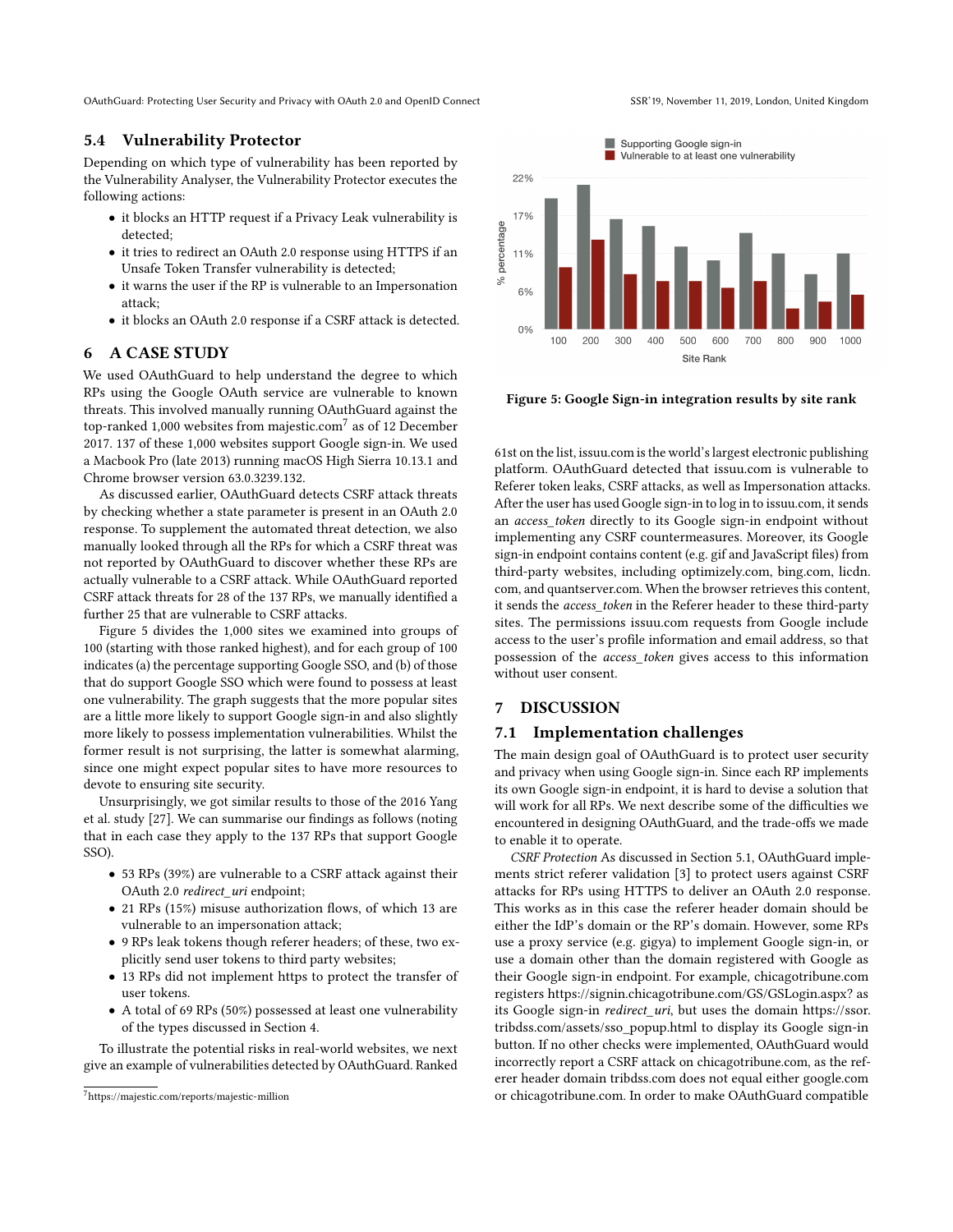with such RPs, we chose to whitelist all such domain names in the OAuthGuard source code. In total we whitelisted 11 domains (8%) from the set of 137 RPs. Even given these difficulties, OAuthGuard can protect user security for 48 of the 53 RPs (91%) which we found to be vulnerable to CSRF attacks. The other five RPs use HTTP to deliver the OAuth 2.0 response, and as a result the OAuthGuard CSRF countermeasure does not work.

Privacy Protection As described in Section [6,](#page-6-0) OAuthGuard identified nine RPs that leak user tokens to third party websites, either intentionally or unintentionally. OAuthGuard blocked all the tokenleaking HTTP requests for these nine RPs. In total, OAuthGuard blocked 75 HTTP requests that leak user tokens for these nine RPs. Blocking third party requests that leak tokens might prevent users from using Google sign-in to log in to the relevant RPs. However, we decided to block these requests as it will discourage users from using insecure Google sign-in implementations; most importantly it prevents unauthorised token disclosure, which could have a serious negative impact on user privacy.

Impersonation Attack Warnings It is up to the RP to decide which types of tokens it should submit back to its Google sign-in endpoint. If tokens are used inappropriately, the only thing OAuthGuard can do is to warn users that an RP is vulnerable to an impersonation attack, and suggest that users should not employ Google sign-in at these RPs.

HTTPS Upgrade If OAuthGuard detects an OAuth 2.0 response transferred using HTTP, it attempts to redirect it using HTTPS. Of course, this protection only works with RPs that implement HTTPS on their website. In our study, OAuthGuard was able to upgrade the protocol to HTTPS for 8 of the 13 RPs (62%) that use HTTP to transfer an OAuth 2.0 response (in each case the HTTPS upgrade resulted in a successful login). For RPs not supporting HTTPS, OAuthGuard will by default make the Google sign-in service unavailable; to give the user flexibility in which sites they are able to use, OAuthGuard enables users to turn off the HTTPS upgrade function.

#### 7.2 Comparison with WPSE

The OAuthGuard approach to protecting against CSRF attacks is more efficient than that employed by WPSE, because WPSE blocks any OAuth 2.0 response which does not contain a state parameter (see [\[5\]](#page-8-25), Section 4.1.1); Yang et al. [\[27\]](#page-8-23) found that 61% of 405 websites using OAuth 2.0 (chosen from the 500 top-ranked US and Chinese websites) did not implement CSRF countermeasures; this means that WPSE would block the OAuth 2.0 response for all these websites. Our approach to mitigating CSRF attacks is to use the CSRF countermeasures recently proposed by Li and Mitchell [\[17\]](#page-8-27). These build on the observation that, when used correctly, the referer header of the OAuth 2.0 response should point to either the RP domain or the IdP domain; this can be used to detect CSRF attacks. Using this approach, OAuthGuard can protect users against CSRF attacks even when RPs do not implement any CSRF countermeasures (including the 61% of RPs in Yang's study [\[27\]](#page-8-23)).

#### 7.3 Limitations

OAuthGuard detects vulnerabilities by analysing HTTP messages. However, this approach cannot be used to detect vulnerabilities that can only be found by deep server-side application scanning.

<span id="page-7-0"></span>

|                                  | OAuthGuard | <b>WPSE</b> |
|----------------------------------|------------|-------------|
| <b>CSRF</b> Attacks              |            | x           |
| <b>Impersonation Attacks</b>     | x          |             |
| Privacy Leaks                    |            | x           |
| <b>Authorization Flow Misuse</b> |            |             |
| Unsafe Token Transfers           | x          | x           |
| Mix-IdP Attack                   |            |             |

Table 1: Comparison between OAuthGuard and WPSE

For example, the IdP Mix-Up attack revealed by Fett et al. [\[9\]](#page-8-20) could be detected by RP developers using program analysis techniques, but cannot be detected by an external tool with no awareness of the site's implementation details or internal state. Also, since OAuthGuard blocks HTTP messages that leak user tokens to thirdparty websites, it could make the Google sign-in service unavailable for some RPs.

## 7.4 Disclosure

We reported our findings to seven RPs that are vulnerable to the impersonation attacks described in Section [4.](#page-3-0) We contacted them either by email or by submitting a website form. The responses were disappointing. The lack of response is perhaps explained by the fact that the vulnerabilities we identified are primarily in consumeroriented RP sites, who may not have dedicated security teams or ways of effectively addressing security issues. So far we have only received responses from two RPs in which they acknowledge our reports and are working on fixing the vulnerability; of course, we may receive more responses in the future  $-$  we certainly hope so.

## 7.5 Testing and Deployment

OAuthGuard has been informally tested by the authors and their colleagues; no significant usability issues have so far been detected. Of course, this is hardly a thorough test, consistent with the fact that OAuthGuard is primarily intended as a prototype and proofof-concept. If it is to be very widely deployed, then further development work will be required to ensure that the whitelist is expanded to cover all well-used sites that would otherwise fail the checks. Nonetheless, our informal tests reveal that OAuthGuard as it is offers an enhanced level of user security and privacy protection.

OAuthGuard is freely available via the Chrome web store<sup>[8](#page-7-1)</sup>, and the source code is available at github<sup>[9](#page-7-2)</sup>. We hope that researchers and developers can help to further develop the tool, as well as enabling support for other OAuth 2.0 systems, such as those of Facebook and Microsoft.

Apart from end user deployment, OAuthGuard can also be used by RP developers to check Google sign-in implementations. After the usual development testing, and before launching support for Google sign in, developers could usefully run OAuthGuard to detect any residual vulnerabilities.

<span id="page-7-1"></span> $^{8}$ [https://chrome.google.com/webstore/detail/oauthguard/](https://chrome.google.com/webstore/detail/oauthguard/phamalogfapdjegegmghgcihhpabocfn)

[phamalogfapdjegegmghgcihhpabocfn](https://chrome.google.com/webstore/detail/oauthguard/phamalogfapdjegegmghgcihhpabocfn)

<span id="page-7-2"></span><sup>&</sup>lt;sup>9</sup><https://github.com/oauthguard/OAuthGuard>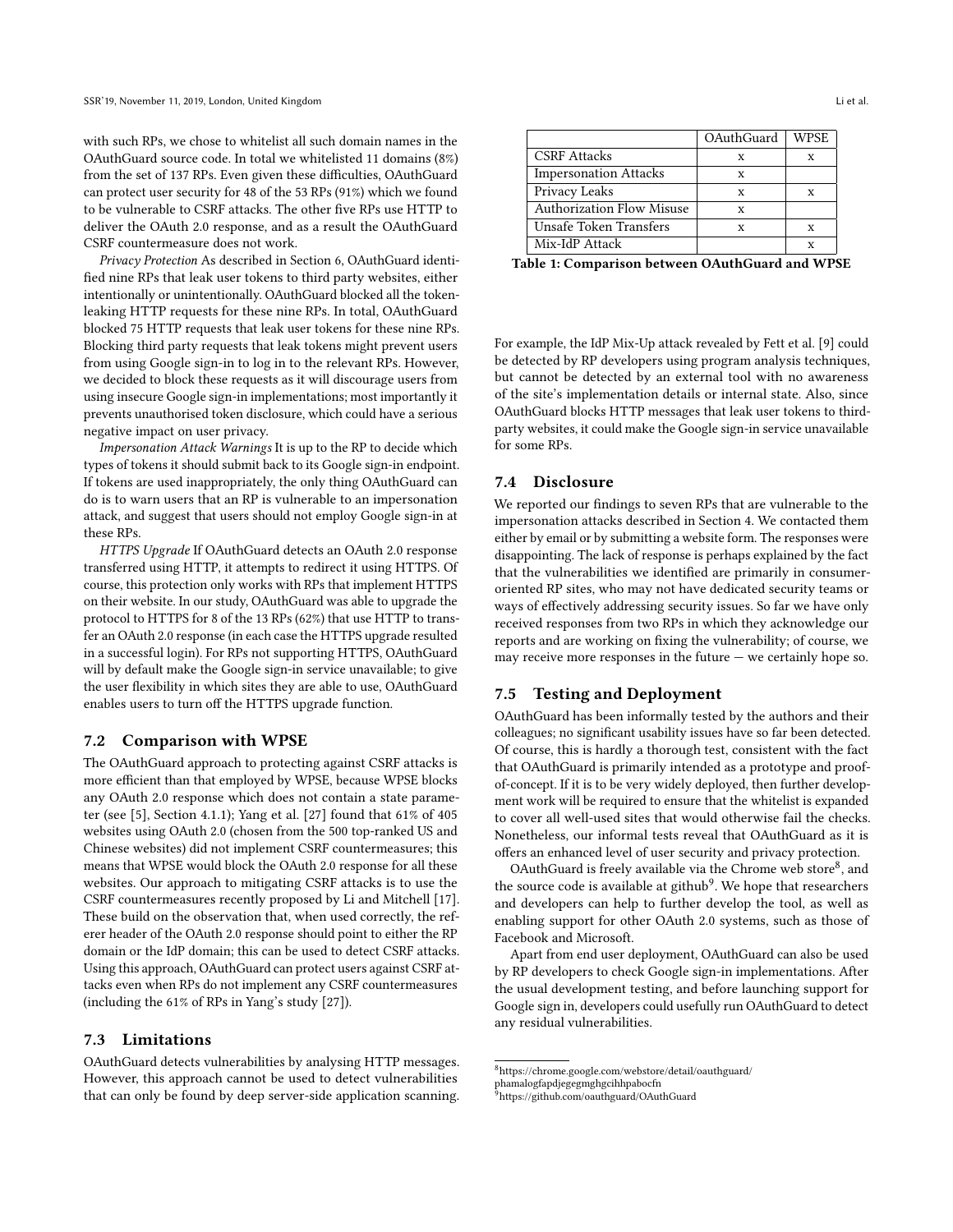OAuthGuard: Protecting User Security and Privacy with OAuth 2.0 and OpenID Connect SSR'19, November 11, 2019, London, United Kingdom

## <span id="page-8-1"></span>8 CONCLUSION

We have described OAuthGuard, an OAuth 2.0 and OpenID Connect vulnerability scanner and protector for RPs using Google OAuth 2.0 and OpenID Connect. It can be used to protect user security and privacy even if RPs have not implemented OAuth 2.0 or OpenID Connect correctly. We used OAuthGuard to check the security and privacy properties of the 1,000 top-ranked websites supporting Google sign-in; in particular OAuthGuard checked for five OAuth 2.0 or OpenID Connect vulnerabilities. Of the 137 sites (from the 1000) that employ Google Sign-in, 69 were found to suffer from at least one serious vulnerability in their implementation of OAuth 2.0 or OpenID Connect. OAuthGuard is able to protect user security and privacy for 56 of these 69 vulnerable RPs, and provide a warning to users of the other 13.

## **REFERENCES**

- <span id="page-8-9"></span>[1] Chetan Bansal, Karthikeyan Bhargavan, Antoine Delignat-Lavaud, and Sergio Maffeis. 2014. Discovering concrete attacks on website authorization by formal analysis. Journal of Computer Security 22, 4 (2014), 601–657. [https://doi.org/10.](https://doi.org/10.3233/JCS-140503) [3233/JCS-140503](https://doi.org/10.3233/JCS-140503)
- <span id="page-8-10"></span>[2] Chetan Bansal, Karthikeyan Bhargavan, and S. Maffeis. 2011. WebSpi and web application models. (2011). [http://prosecco.gforge.inria.fr/webspi/CSF/.](http://prosecco.gforge.inria.fr/webspi/CSF/)
- <span id="page-8-29"></span>[3] Adam Barth, Collin Jackson, and John C Mitchell. 2008. Robust defenses for cross-site request forgery. In Proceedings of the 2008 ACM Conference on Computer and Communications Security, CCS 2008, Alexandria, Virginia, USA, October 27-31, 2008, Peng Ning, Paul F. Syverson, and Somesh Jha (Eds.). ACM, 75–88.
- <span id="page-8-11"></span>[4] Bruno Blanchet and Ben Smyth. [n.d.]. ProVerif: Cryptographic protocol verifier in the formal model. ([n. d.]). [http://prosecco.gforge.inria.fr/personal/bblanche/](http://prosecco.gforge.inria.fr/personal/bblanche/proverif/) [proverif/.](http://prosecco.gforge.inria.fr/personal/bblanche/proverif/)
- <span id="page-8-25"></span>[5] Stefano Calzavara, Riccardo Focardi, Matteo Maffei, Clara Schneidewind, Marco Squarcina, and Mauro Tempesta. 2018. WPSE: Fortifying Web Protocols via Browser-Side Security Monitoring. In 27th USENIX Security Symposium (USENIX Security 18). 1493–1510.
- <span id="page-8-6"></span>[6] Suresh Chari, Charanjit S Jutla, and Arnab Roy. 2011. Universally Composable Security Analysis of OAuth v2.0. IACR Cryptology ePrint Archive 2011 (2011), 526.
- <span id="page-8-17"></span>[7] Eric Y. Chen, Yutong Pei, Shuo Chen, Yuan Tian, Robert Kotcher, and Patrick Tague. 2014. OAuth Demystified for Mobile Application Developers. In Proceedings of the 2014 ACM SIGSAC Conference on Computer and Communications Security, Scottsdale, AZ, USA, November 3-7, 2014, Gail-Joon Ahn, Moti Yung, and Ninghui Li (Eds.). ACM, 892–903.<https://doi.org/10.1145/2660267.2660323>
- <span id="page-8-8"></span>[8] David L Dill. 1996. The Murphi Verification System. In Computer Aided Verification, 8th International Conference, CAV '96, New Brunswick, NJ, USA, July 31 -August 3, 1996, Proceedings (Lecture Notes in Computer Science), Rajeev Alur and Thomas A. Henzinger (Eds.), Vol. 1102. Springer, 390–393.
- <span id="page-8-20"></span>[9] Daniel Fett, Ralf Küsters, and Guido Schmitz. 2016. A Comprehensive Formal Security Analysis of OAuth 2.0. In Proceedings of the 2016 ACM SIGSAC Conference on Computer and Communications Security, Vienna, Austria, October 24-28, 2016, Edgar R. Weippl, Stefan Katzenbeisser, Christopher Kruegel, Andrew C. Myers, and Shai Halevi (Eds.). ACM, 1204–1215.<https://doi.org/10.1145/2976749.2978385>
- <span id="page-8-12"></span>[10] Daniel Fett, Ralf Küsters, and Guido Schmitz. 2017. The Web SSO Standard OpenID Connect: In-Depth Formal Security Analysis and Security Guidelines. arXiv preprint arXiv:1704.08539 (2017).
- <span id="page-8-28"></span>[11] Roy Fielding, Jim Gettys, Jeffrey Mogul, Henrik Frystyk, Larry Masinter, Paul Leach, and Tim Berners-Lee. 1999. RFC 2616: Hypertext transfer protocol– HTTP/1.1. [https://tools.ietf.org/html/rfc2616.](https://tools.ietf.org/html/rfc2616)
- <span id="page-8-0"></span>[12] Dick Hardt (editor). 2012. RFC 6749: The OAuth 2.0 Authorization Framework. (October 2012). [http://tools.ietf.org/html/rfc6749.](http://tools.ietf.org/html/rfc6749)
- <span id="page-8-5"></span>[13] Daniel Jackson. 2010. Alloy 4.1. (2010). [http://alloy.mit.edu/community/.](http://alloy.mit.edu/community/)
- <span id="page-8-15"></span>[14] Wanpeng Li and Chris J. Mitchell. 2014. Security Issues in OAuth 2.0 SSO Implementations. In Information Security — 17th International Conference, ISC 2014, Hong Kong, China, October 12-14, 2014. Proceedings (Lecture Notes in Computer Science), Sherman S. M. Chow, Jan Camenisch, Lucas Chi Kwong Hui, and Siu-Ming Yiu (Eds.), Vol. 8783. Springer, 529–541. [https://doi.org/10.1007/978-3-319-](https://doi.org/10.1007/978-3-319-13257-0_34) [13257-0\\_34](https://doi.org/10.1007/978-3-319-13257-0_34)
- <span id="page-8-19"></span>[15] Wanpeng Li and Chris J. Mitchell. 2016. Analysing the Security of Google's Implementation of OpenID Connect. In Detection of Intrusions and Malware, and Vulnerability Assessment — 13th International Conference, DIMVA 2016, San Sebastián, Spain, July 7-8, 2016, Proceedings (Lecture Notes in Computer Science), Juan Caballero, Urko Zurutuza, and Ricardo J. Rodríguez (Eds.), Vol. 9721. Springer, 357–376. [https://doi.org/10.1007/978-3-319-40667-1\\_18](https://doi.org/10.1007/978-3-319-40667-1_18)
- <span id="page-8-21"></span>[16] Wanpeng Li and Chris J. Mitchell. 2016. Does the IdP Mix-Up attack really work? (2016). [https://infsec.uni-trier.de/download/oauth-workshop-2016/OSW2016\\_](https://infsec.uni-trier.de/download/oauth-workshop-2016/OSW2016_paper_1.pdf) [paper\\_1.pdf.](https://infsec.uni-trier.de/download/oauth-workshop-2016/OSW2016_paper_1.pdf)
- <span id="page-8-27"></span>[17] Wanpeng Li, Chris J. Mitchell, and Thomas Chen. 2018. Mitigating CSRF attacks on OAuth 2.0 Systems. In 16th Annual Conference on Privacy, Security and Trust, PST 2018, Belfast, Northern Ireland, Uk, August 28-30, 2018, Kieran McLaughlin, Ali A. Ghorbani, Sakir Sezer, Rongxing Lu, Liqun Chen, Robert H. Deng, Paul Miller, Stephen Marsh, and Jason Nurse (Eds.). IEEE, 1–5. [https://doi.org/10.](https://doi.org/10.1109/PST.2018.8514180) [1109/PST.2018.8514180](https://doi.org/10.1109/PST.2018.8514180)
- <span id="page-8-22"></span>[18] Wanpeng Li, Chris J. Mitchell, and Thomas Chen. 2018. Your Code Is My Code: Exploiting a Common Weakness in OAuth 2.0 Implementations. In Security Protocols XXVI - 26th International Workshop, Cambridge, UK, March 19-21, 2018, Revised Selected Papers (Lecture Notes in Computer Science), Vashek Matyás, Petr Svenda, Frank Stajano, Bruce Christianson, and Jonathan Anderson (Eds.), Vol. 11286. Springer, 24–41. [https://doi.org/10.1007/978-3-030-03251-7\\_3](https://doi.org/10.1007/978-3-030-03251-7_3)
- <span id="page-8-4"></span>[19] Torsten Lodderstedt, Mark McGloin, and Phil Hunt. 2013. RFC 6819: OAuth 2.0 Threat Model and Security Considerations. (2013). [http://tools.ietf.org/html/](http://tools.ietf.org/html/rfc6819) [rfc6819.](http://tools.ietf.org/html/rfc6819)
- <span id="page-8-3"></span>[20] Suhas Pai, Yash Sharma, Sunil Kumar, Radhika M Pai, and Sanjay Singh. 2011. Formal Verification of OAuth 2.0 Using Alloy Framework. In Proceedings of the International Conference on Communication Systems and Network Technologies (CSNT), 2011. IEEE, 655–659.
- <span id="page-8-2"></span>[21] Nat Sakimura, John Bradley, Michael Jones, Breno de Medeiros, and Mortimore Chuck. 2014. OpenID Connect Core 1.0. (2014). [http://openid.net/specs/openid](http://openid.net/specs/openid-connect-core-1_0.html)[connect-core-1\\_0.html.](http://openid.net/specs/openid-connect-core-1_0.html)
- <span id="page-8-18"></span>[22] Mohamed Shehab and Fadi Mohsen. 2014. Securing OAuth implementations in smart phones. In Fourth ACM Conference on Data and Application Security and Privacy, CODASPY'14, San Antonio, TX, USA — March 03 - 05, 2014, Elisa Bertino, Ravi S. Sandhu, and Jaehong Park (Eds.). ACM, 167–170. [https://doi.org/10.1145/](https://doi.org/10.1145/2557547.2557588) [2557547.2557588](https://doi.org/10.1145/2557547.2557588)
- <span id="page-8-7"></span>[23] Quinn Slack and Roy Frostig. 2011. Murphi Analysis of OAuth 2.0 Implicit Grant Flow. (2011). [http://www.stanford.edu/class/cs259/WWW11/.](http://www.stanford.edu/class/cs259/WWW11/)
- <span id="page-8-14"></span>[24] San-Tsai Sun and Konstantin Beznosov. 2012. The Devil is in the (Implementation) details: An Empirical Analysis of OAuth SSO Systems. In the ACM Conference on Computer and Communications Security, CCS '12, Raleigh, NC, USA, October 16-18, 2012, Ting Yu, George Danezis, and Virgil D. Gligor (Eds.). ACM, 378–390.
- <span id="page-8-13"></span>[25] Rui Wang, Shuo Chen, and XiaoFeng Wang. 2012. Signing Me onto Your Accounts through Facebook and Google: A Traffic-Guided Security Study of Commercially Deployed Single-Sign-On Web Services. In IEEE Symposium on Security and Privacy, SP 2012, 21-23 May 2012, San Francisco, California, USA. IEEE Computer Society, 365–379.
- <span id="page-8-24"></span>[26] Ronghai Yang, Wing Cheong Lau, and Shangcheng Shi. 2017. Breaking and Fixing Mobile App Authentication with OAuth2.0-based Protocols. In Applied Cryptography and Network Security - 15th International Conference, ACNS 2017, Kanazawa, Japan, July 10-12, 2017, Proceedings (Lecture Notes in Computer Science), Dieter Gollmann, Atsuko Miyaji, and Hiroaki Kikuchi (Eds.), Vol. 10355. Springer, 313–335. [https://doi.org/10.1007/978-3-319-61204-1\\_16](https://doi.org/10.1007/978-3-319-61204-1_16)
- <span id="page-8-23"></span>[27] Ronghai Yang, Guanchen Li, Wing Cheong Lau, Kehuan Zhang, and Pili Hu. 2016. Model-based Security Testing: An Empirical Study on OAuth 2.0 Implementations. In Proceedings of the 11th ACM on Asia Conference on Computer and Communications Security, AsiaCCS 2016, Xi'an, China, May 30 – June 3, 2016, Xiaofeng Chen, XiaoFeng Wang, and Xinyi Huang (Eds.). ACM, 651–662. <https://doi.org/10.1145/2897845.2897874>
- <span id="page-8-16"></span>[28] Yuchen Zhou and David Evans. 2014. SSOScan: Automated Testing of Web Applications for Single Sign-On Vulnerabilities. In Proceedings of the 23rd USENIX Security Symposium, San Diego, CA, USA, August 20-22, 2014, Kevin Fu and Jaeyeon Jung (Eds.). USENIX Association, 495–510. [https://www.usenix.org/conference/](https://www.usenix.org/conference/usenixsecurity14/technical-sessions/presentation/zhou) [usenixsecurity14/technical-sessions/presentation/zhou](https://www.usenix.org/conference/usenixsecurity14/technical-sessions/presentation/zhou)

## THE APPENDIX

- <span id="page-8-26"></span>An OAuth 2.0 request metadata
- the requestURL and state in the request are trimmed for readability
- <sup>3</sup> IdP: **"https://accounts.google.com"**
- <sup>4</sup> IdPProtocol: **"https:"**
- <sup>5</sup> RP: **"www.dropbox.com"**
- <sup>6</sup> RPDomain: **"dropbox.com"**
- <sup>7</sup> RPProtocol: **"https:"**
- <sup>8</sup> clientID: **"801668726815.apps.googleusercontent.com"**
- origin: null
- <sup>10</sup> redirectURI: **"https://www.dropbox.com/google/authcallback "**
- <sup>11</sup> referer: **"https://www.dropbox.com/"**
- <sup>12</sup> requestURL: **"https://accounts.google.com/o/oauth2/auth"**
- <sup>13</sup> responseType: **"code"**
- <sup>14</sup> scope: **"https://www.google.com/m8/feeds email profile"**